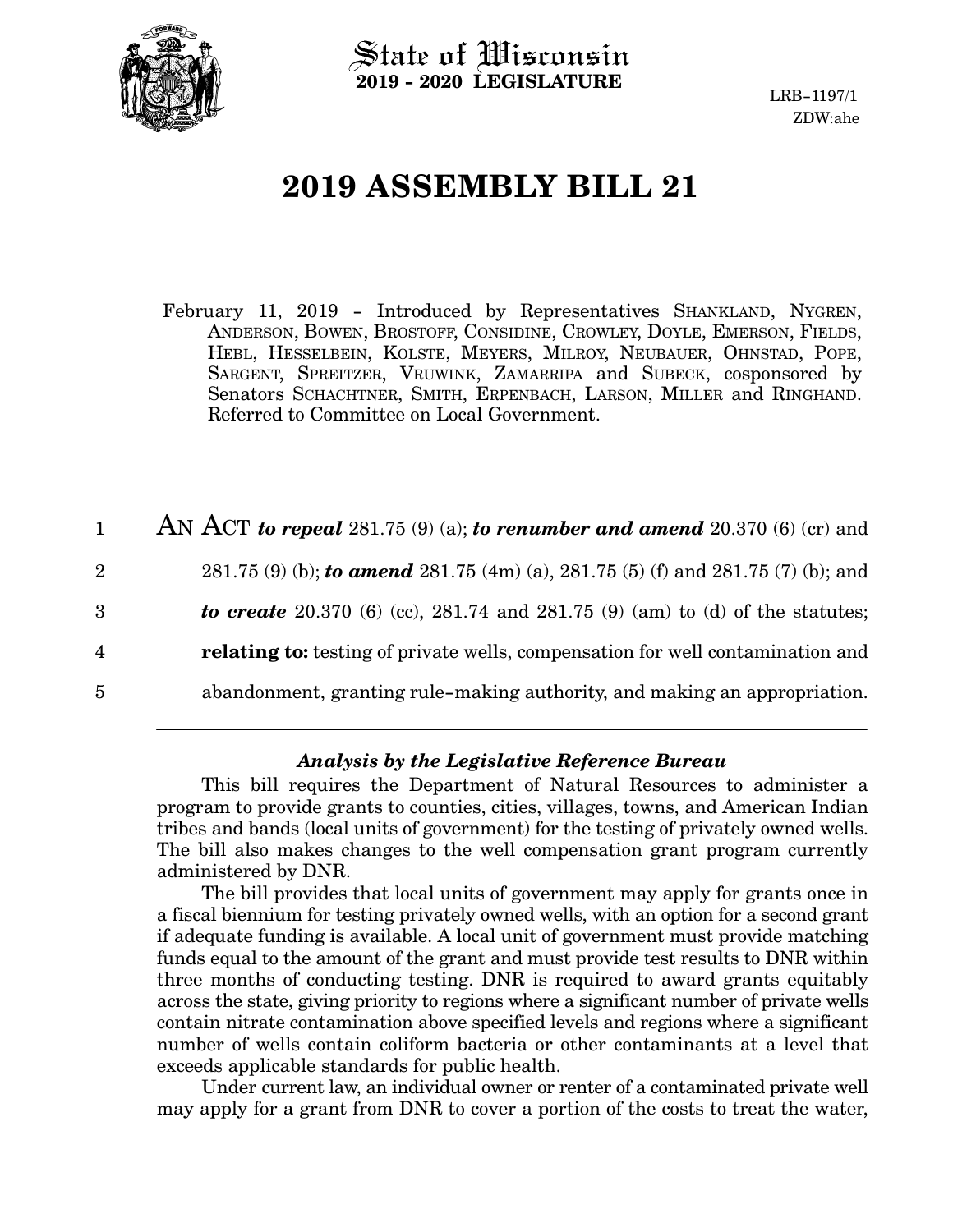#### <span id="page-1-0"></span> **ASSEMBLY BILL 21**

reconstruct the well, construct a new well, connect to a public water supply, or fill and seal the well. To be eligible for a grant, the well owner or renter's annual family income may not exceed \$65,000. In addition, if the well owner or renter's annual family income exceeds \$45,000, the amount of the award is reduced by 30 percent of the amount by which the annual family income exceeds \$45,000. The bill increases the family income limit to \$100,000 and increases the amount of annual family income that triggers a reduction of an award to \$65,000.

Under current law, a well that is contaminated only by nitrates is eligible for a grant only if the well is a water supply for livestock, is used at least three months in each year, and contains nitrates in excess of 40 parts per million. The bill eliminates these requirements and requires DNR to prioritize grants for wells with nitrate contamination above specified levels.

For further information see the *state and local* fiscal estimate, which will be printed as an appendix to this bill.

### *The people of the state of Wisconsin, represented in senate and assembly, do enact as follows:*

**SECTION 1.** 20.005 (3) (schedule) of the statutes: at the appropriate place, insert the following amounts for the purposes indicated: **2019-20 2020-21 20.370 Natural resources, department of** (6) ENVIRONMENTAL AIDS (cc) Environmental aids — testing of privately owned wells GPR C 1,000,000 1,000,000 **SECTION 2.** 20.370 (6) (cc) of the statutes is created to read: 20.370 **(6)** (cc) *Environmental aids — testing of privately owned wells.* As a continuing appropriation, the amounts in the schedule to pay for the testing of privately owned wells under s. 281.74. **SECTION 3.** 20.370 (6) (cr) of the statutes is renumbered 20.370 (6) (cb) and 1 2 3 4 5 6 7 8 9 10 11

amended to read: 12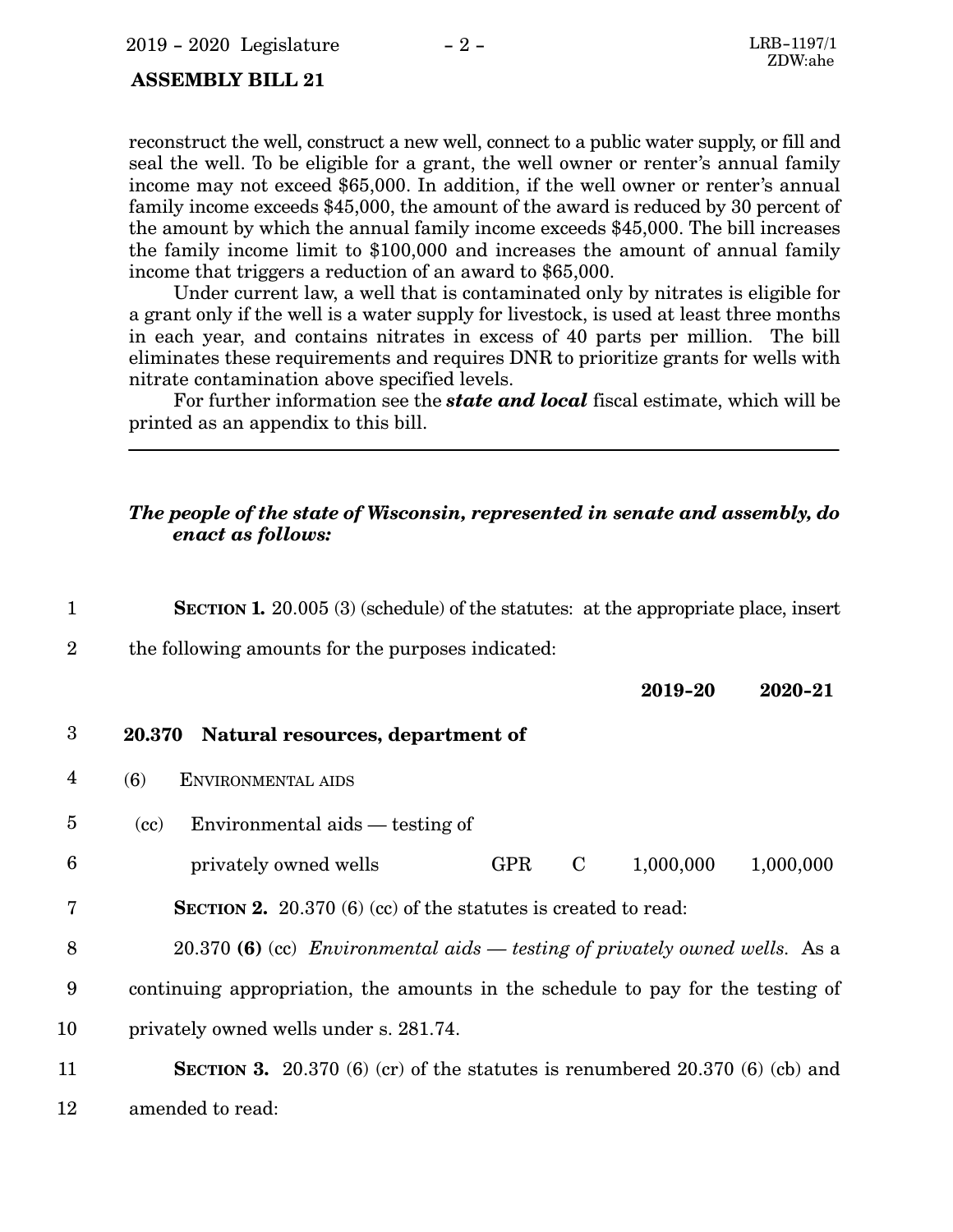## **ASSEMBLY BILL 21**

| $\mathbf{1}$     | 20.370 (6) (cb) Environmental aids — compensation for well contamination                |
|------------------|-----------------------------------------------------------------------------------------|
| $\boldsymbol{2}$ | and abandonment. As a continuing appropriation, from the environmental fund, the        |
| $\boldsymbol{3}$ | amounts in the schedule to pay compensation under s. 281.75.                            |
| $\overline{4}$   | <b>SECTION 4.</b> 281.74 of the statutes is created to read:                            |
| $\overline{5}$   | 281.74 Testing of privately owned wells. (1) In this section, "local unit of            |
| $6\phantom{.}6$  | government" means the governing body of any county or counties acting jointly, city,    |
| 7                | town, village, or a federally recognized American Indian tribe or band.                 |
| 8                | (2) The department shall administer a program to provide grants to local units          |
| $\boldsymbol{9}$ | of government for the testing of privately owned wells and shall provide local units    |
| 10               | of government with information about the program and eligibility requirements for       |
| 11               | receiving a grant under the program.                                                    |
| 12               | (3) The department may promulgate rules necessary to implement this section.            |
| 13               | Prior to promulgating rules under this subsection, the department shall consult with    |
| 14               | the department of health services regarding contaminants in well water that are         |
| 15               | harmful to public health.                                                               |
| 16               | $(4)$ (a) A local unit of government may apply for funding under this section only      |
| 17               | once in a fiscal biennium.                                                              |
| 18               | (b) A local unit of government receiving a grant under this section shall provide       |
| 19               | matching funds equal to the amount of grant.                                            |
| 20               | A local unit of government conducting testing under this section shall<br>(c)           |
| 21               | provide test results to the department no later than 3 months following testing. The    |
| 22               | local unit of government shall provide test results in a manner that protects           |
| 23               | individual privacy. Test results collected under this section shall be jointly owned by |
| 24               | the department and the local unit of government.                                        |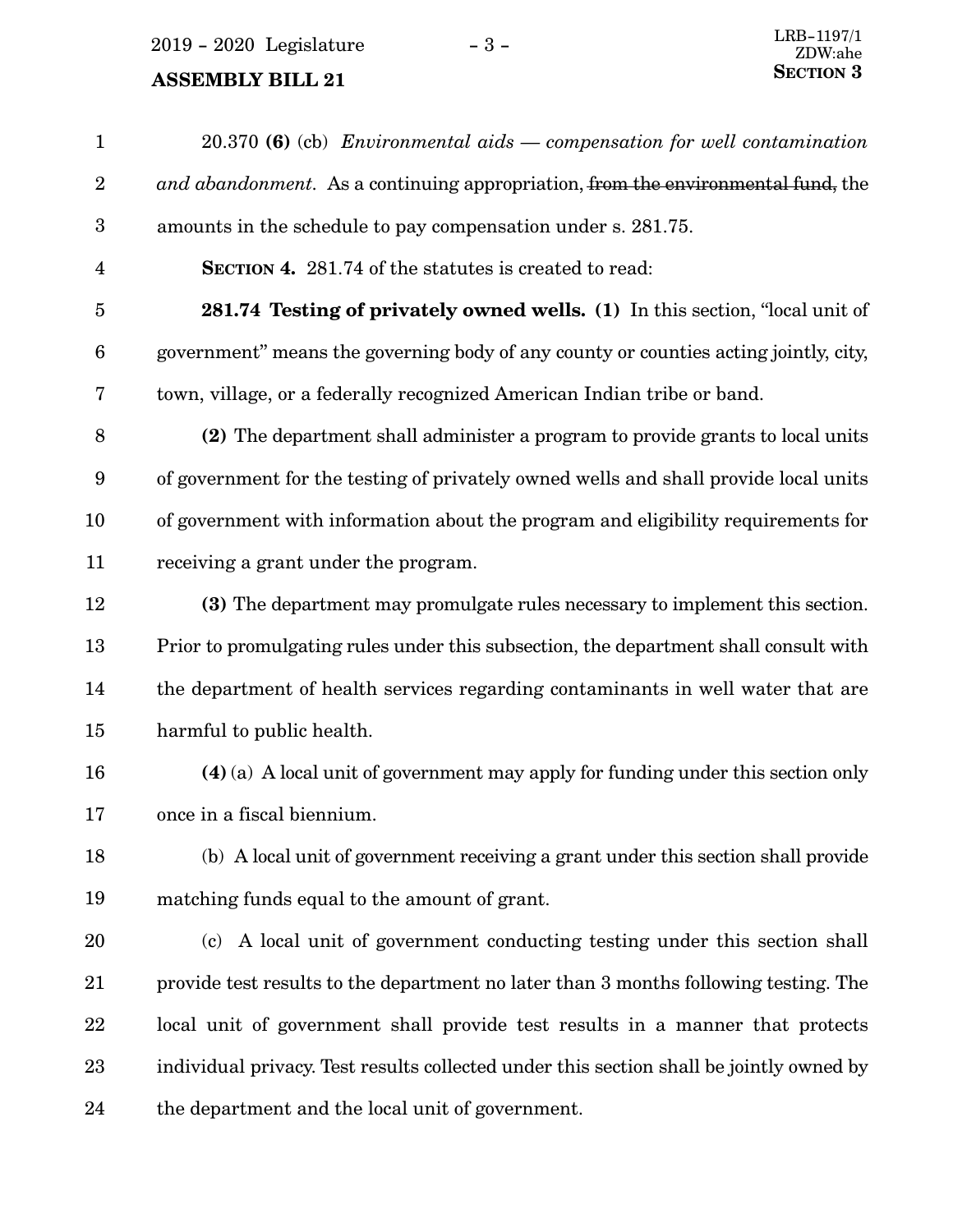2019 - 2020 Legislature - 4 - LRB-1197/1

### **ASSEMBLY BILL 21 SECTION** 4

**(5)** The department shall award grants under this section as equitably as practicable across the state and in the following order of priority: (a) In regions where the department determines that a statistically significant number of private wells produce water containing nitrates in excess of 20 parts per million expressed as nitrate-nitrogen. (b) In regions where the department, in conjunction with the department of health services, determines that a statistically significant number of private wells produce water containing coliform bacteria or other contaminants at a level that exceeds applicable standards for public health. **(6)** Notwithstanding sub. (4) (a), if the department determines that adequate funds remain available after awarding all grants in a fiscal biennium, the department shall allow local units of government to apply for an additional grant. **SECTION 5.** 281.75 (4m) (a) of the statutes is amended to read: 281.75 **(4m)** (a) In order to be eligible for an award under this section, the annual family income of the landowner or lessee of property on which is located a contaminated water supply or a well subject to abandonment may not exceed \$65,000 \$100,000. **SECTION 6.** 281.75 (5) (f) of the statutes is amended to read: 281.75 **(5)** (f) The department shall allocate money for the payment of claims according to the order in which completed claims are received. The department may conditionally approve a completed claim even if the appropriation under s. 20.370 (6)  $(\text{cr})$  (cb) is insufficient to pay the claim. The department shall allocate money for the payment of a claim which is conditionally approved as soon as funds become 1 2 3 4 5 6 7 8 9 10 11 12 13 14 15 16 17 18 19 20 21 22 23

available. 24

**SECTION 7.** 281.75 (7) (b) of the statutes is amended to read: 25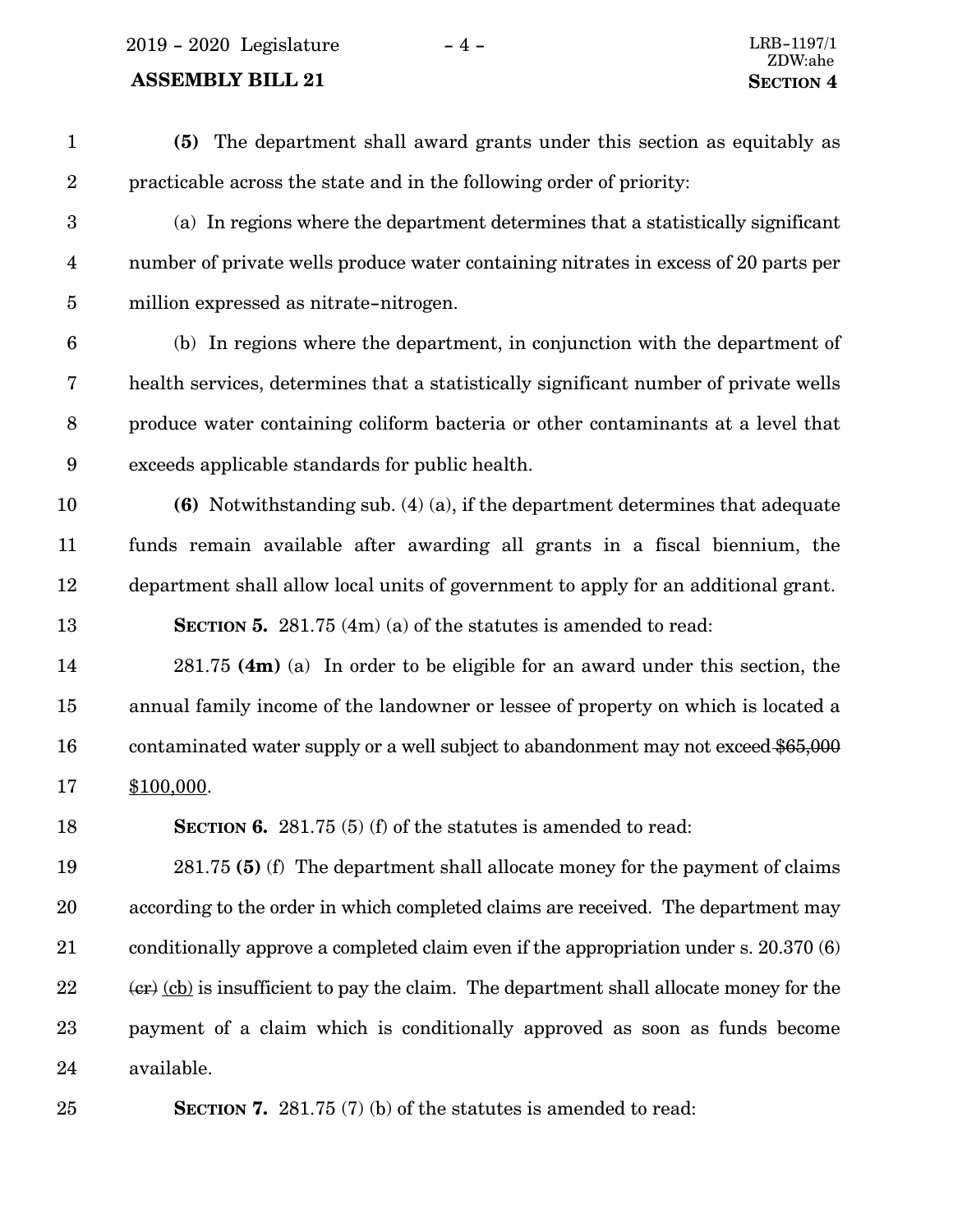2019 - 2020 Legislature - 5 -

## **ASSEMBLY BILL 21**

| $\mathbf{1}$    | 281.75 (7) (b) If the annual family income of the claimant exceeds $$45,000$              |
|-----------------|-------------------------------------------------------------------------------------------|
| $\overline{2}$  | $$65,000$ , the amount of the award is the amount determined under par. (a) less 30       |
| 3               | percent of the amount by which the claimant's income exceeds \$45,000 \$65,000.           |
| 4               | SECTION 8. 281.75 $(9)$ (a) of the statutes is repealed.                                  |
| 5               | <b>SECTION 9.</b> 281.75 (9) (am) to (d) of the statutes are created to read:             |
| $6\phantom{1}6$ | $281.75$ (9) (am) Water containing nitrates in excess of 40 parts per million             |
| 7               | expressed as nitrate-nitrogen.                                                            |
| 8               | (b) Water containing nitrates in excess of 30 parts per million expressed as              |
| 9               | nitrate-nitrogen.                                                                         |
| 10              | (c) Water containing nitrates in excess of 25 parts per million expressed as              |
| 11              | nitrate-nitrogen.                                                                         |
| 12              | (d) Water containing nitrates in excess of 20 parts per million expressed as              |
| 13              | nitrate-nitrogen. For awards under this paragraph, the department shall                   |
| 14              | emphasize the use of reverse osmosis or similar methods prior to well remediation         |
| 15              | methods.                                                                                  |
| 16              | <b>SECTION 10.</b> 281.75 (9) (b) of the statutes is renumbered 281.75 (9) (intro.) and   |
| 17              | amended to read:                                                                          |
| 18              | 281.75 (9) CONTAMINATION STANDARD; NITRATES (intro.) Notwithstanding the                  |
| 19              | requirement of contamination under sub. $(7)$ , if a private water supply meets the       |
| 20              | $c$ eriteria under par. (a) and the claim is based upon contamination by nitrates and not |
| 21              | by any other substance, the department may make an award only if the private water        |
| 22              | supply produces water containing nitrates in excess of 40 parts per million expressed     |
| 23              | as nitrate-nitrogen. shall give priority to the claim. The department shall make          |
| 24              | awards under this subsection for claims of contaminated water in the following order      |
| 25              | of priority:                                                                              |